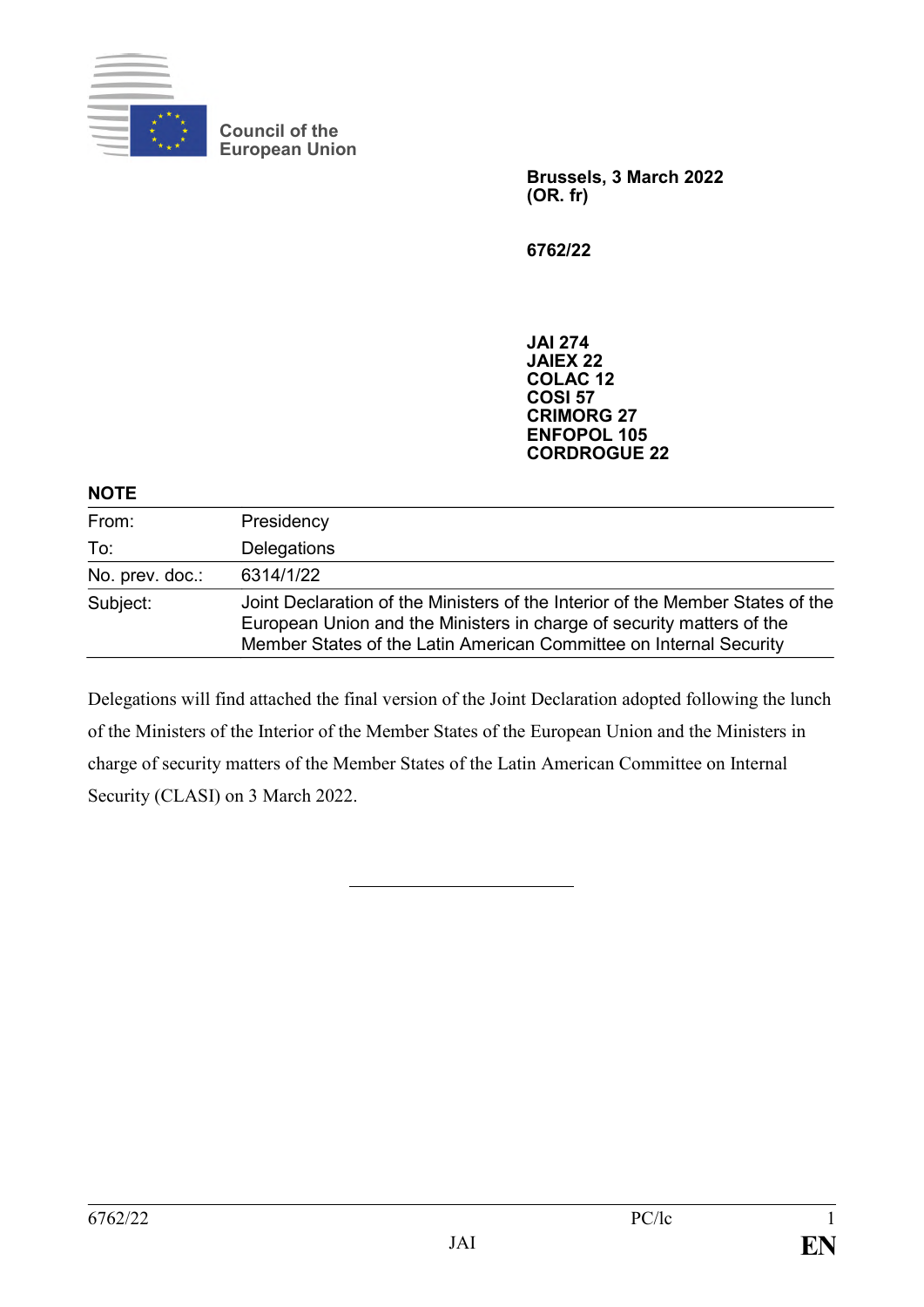Joint Declaration of the Ministers of the Interior of the Member States of the European Union and the Ministers in charge of security matters of the Member States of the Latin American Committee on Internal Security

*We, the Ministers of the Interior of the Member States of the European Union and Ministers in charge of security matters of the Member States of the Latin American Committee for Internal Security (CLASI);*

*Aware of the major criminal threats that are facing our continents and countries, and their impact on* the security and well-being of our citizens;

*Stressing that* many activities related to transnational organised crime jointly affect our two regions and represent challenges that we must face together;

*Particularly concerned* about the damage caused by drug trafficking to the public health, security and economy, and its alarming evolution since the beginning of the Covid-19 pandemic;

*Certain that,* in this context, strengthening the political dialogue and developing the regional and international law enforcement cooperation are essential to more effectively fight organized crime, in particular drug trafficking, but also human trafficking, arms trafficking, financial crime, cybercrime and environmental crimes;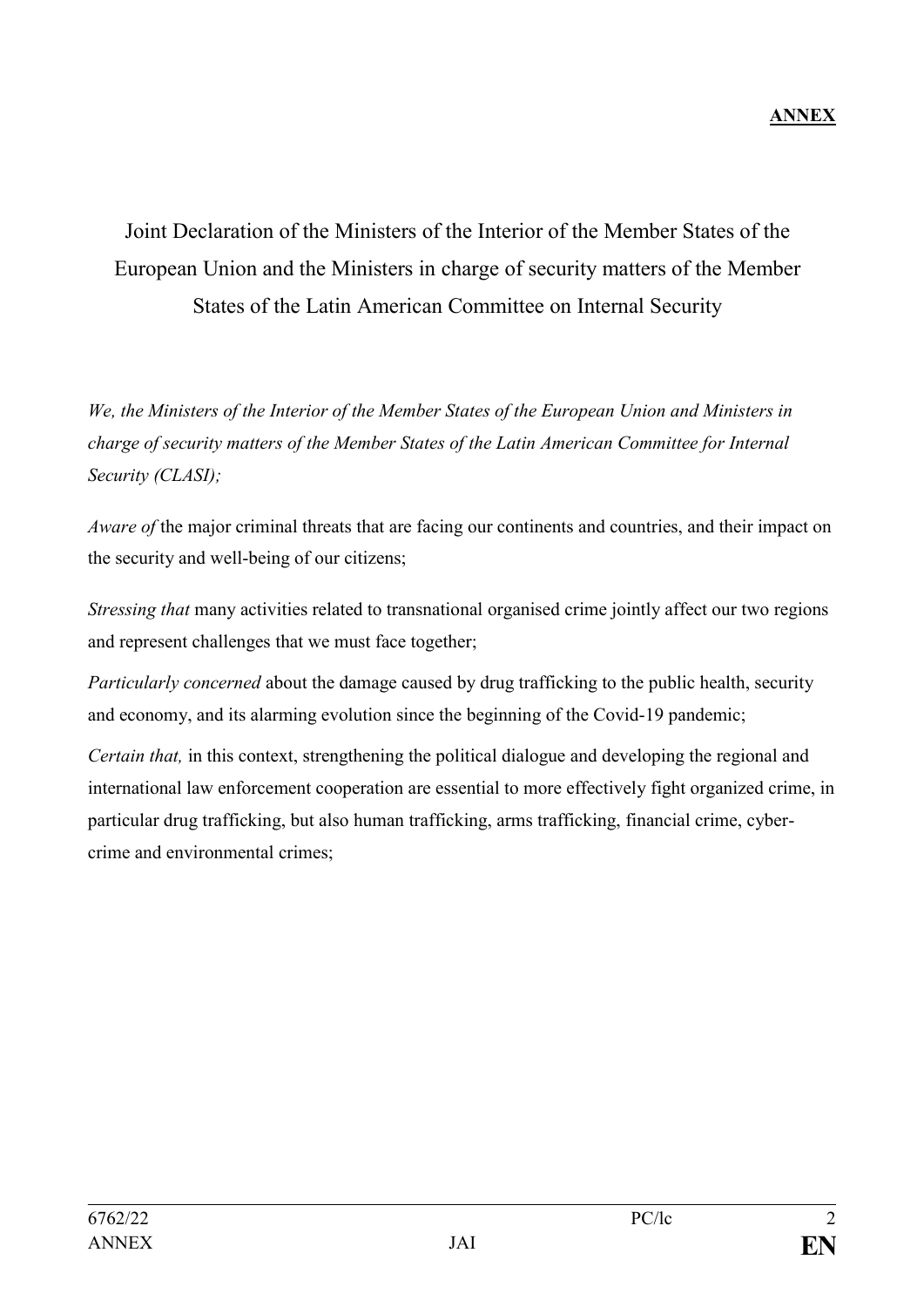*Welcome* the creation of the Latin American Committee on Internal Security (CLASI), which, on the model of the European Standing Committee on Operational Cooperation on Internal Security (COSI), constitutes a major step towards a better concentration of efforts and coordination between the Latin American countries to fight against transnational organised crime;

*Affirm* the importance of joining forces to provide appropriate and concrete responses to the many security challenges we face;

*Insist* on the unique nature of the CLASI, which, in line with an operational and regional logic, will ensure the coherence of the work of all the existing structures;

*Recall* that the European Union has adopted the EU Drugs Strategy and Action Plan 2021-2025 targeting, inter alia, the illicit drugs trafficking, cross-border drug markets and other drug-related organised crime and promotes international cooperation in this regard;

*Recall* that the European Union has established various agencies and instruments to promote cooperation with third countries, in particular Europol and EMCDDA, as well as Eurojust, Frontex and the EU Policy Cycle for organized and serious international crime (EMPACT), and bilateral and regional dialogues on drug policies, strategies and cooperation programs, such as the Cooperation Programme on Drugs Policies (COPOLAD) and EL PAcCTO;

*Underline* the importance of reinforcing the role of Ameripol as the Latin American Police Office in the operational, tactical and strategical fight against specialized, serious and organized crime in the region;

*Welcomes* the development of the Latin American Documentation and Threat Assessment Instrument (IDEAL), inspired by the European experience of SOCTA, which has permitted an assessment of serious threats, specific but also common to our two regions;